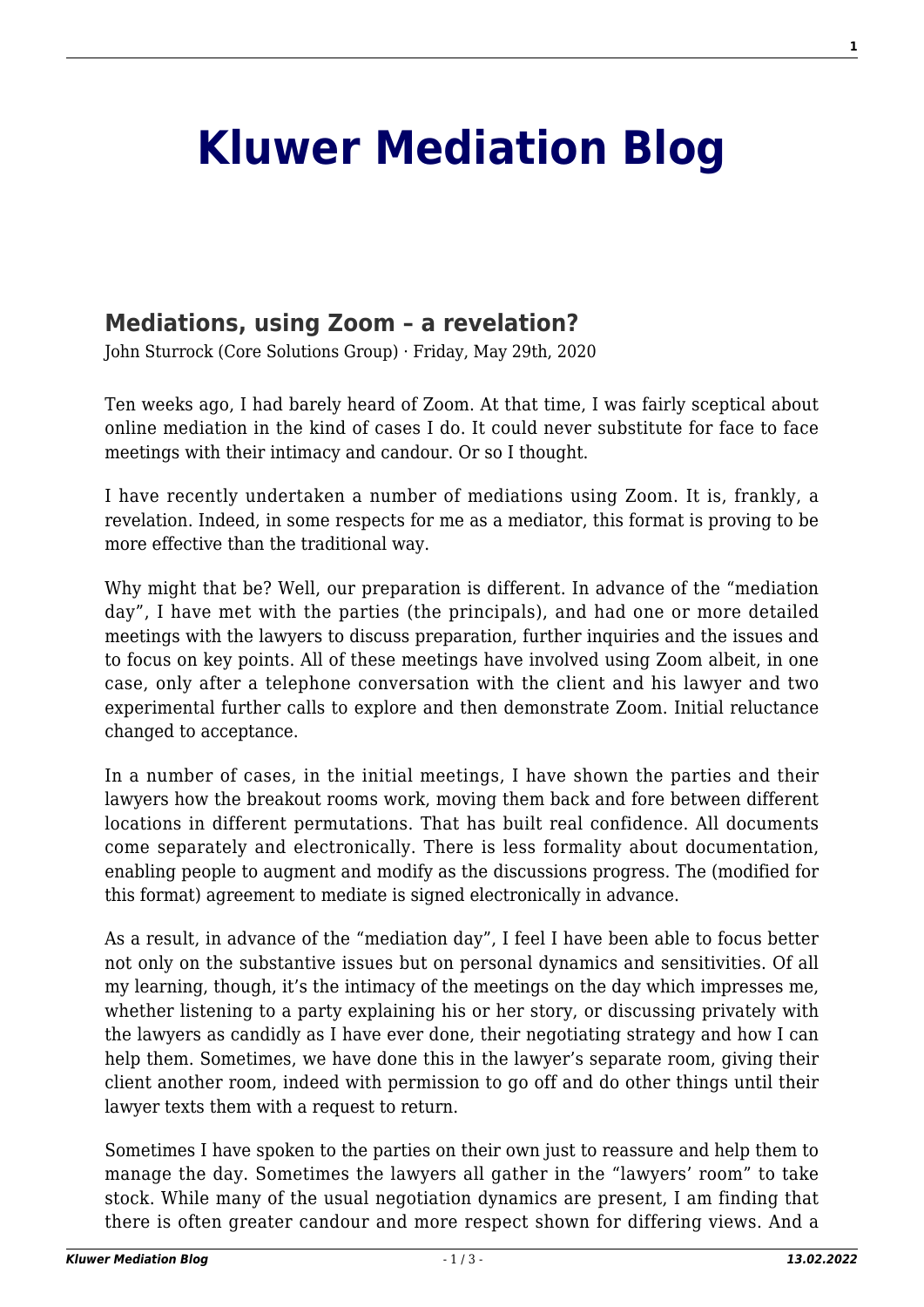willingness to assess the effect of how we speak and act online. It is as if this electronic distancing enables a different kind of intimacy or openness.

I feel I have been able to be as frank and as considered as I would always hope to be. I am less hassled than I sometimes feel moving between rooms. We laugh about sharing lunch and refreshments. Dress code seems to vary but is mostly more relaxed and variation is not an issue. I feel more in control and of course, in a way, I am.

The real point, however, is that this is not a "Zoom mediation" but a mediation using a number of media, including an online visual and audio tool which is called Zoom. The platform is a servant to the process, not the other way round.

Another, separate, thought has occurred to me as we ponder the delay in court cases. I have been struck by the effect on parties of long-running court cases. I have had some situations recently where the human cost of delay and the accumulation of physical and mental damage, and of monetary damages as a result, is really significant. By being stuck in the litigation process, people who are already suffering become even less able to get back to work and even more psychologically damaged. Medical and employment reports will often say that, until a case is resolved, the claimant will not be able to move on. And yet they wait for months or years… This is, arguably, a scandal. I know this is an obvious point but, if ever there was an argument for trying something different as a speedy alternative, now is surely the time.

And, as I argued in one of my [earlier posts](http://mediationblog.kluwerarbitration.com/2020/02/28/the-world-mediators-alliance-on-climate-change/?doing_wp_cron=1590758517.8262569904327392578125), online mediation could make a substantial contribution to lowering the carbon footprint of dispute resolution.

PS I [wrote recently](https://www.scotsman.com/news/opinion/columnists/abraham-lincoln-sought-compromise-so-should-we-john-sturrock-2860951) about the role of lawyers in all of this.

**Kluwer Arbitration Practice Plus** now offers an enhanced Arbitrator Tool with 4,100+ data-driven Arbitrator Profiles and a new Relationship Indicator exploring relationships of 12,500+ arbitration practitioners and experts.

[Learn how](https://www.wolterskluwer.com/en/solutions/kluwerarbitration/practiceplus?utm_source=mediationblog&utm_medium=articleCTA&utm_campaign=article-banner) **[Kluwer Arbitration Practice Plus](https://www.wolterskluwer.com/en/solutions/kluwerarbitration/practiceplus?utm_source=mediationblog&utm_medium=articleCTA&utm_campaign=article-banner)** [can support you.](https://www.wolterskluwer.com/en/solutions/kluwerarbitration/practiceplus?utm_source=mediationblog&utm_medium=articleCTA&utm_campaign=article-banner)

*To make sure you do not miss out on regular updates from the Kluwer Mediation Blog, please subscribe [here.](http://mediationblog.kluwerarbitration.com/newsletter/)*